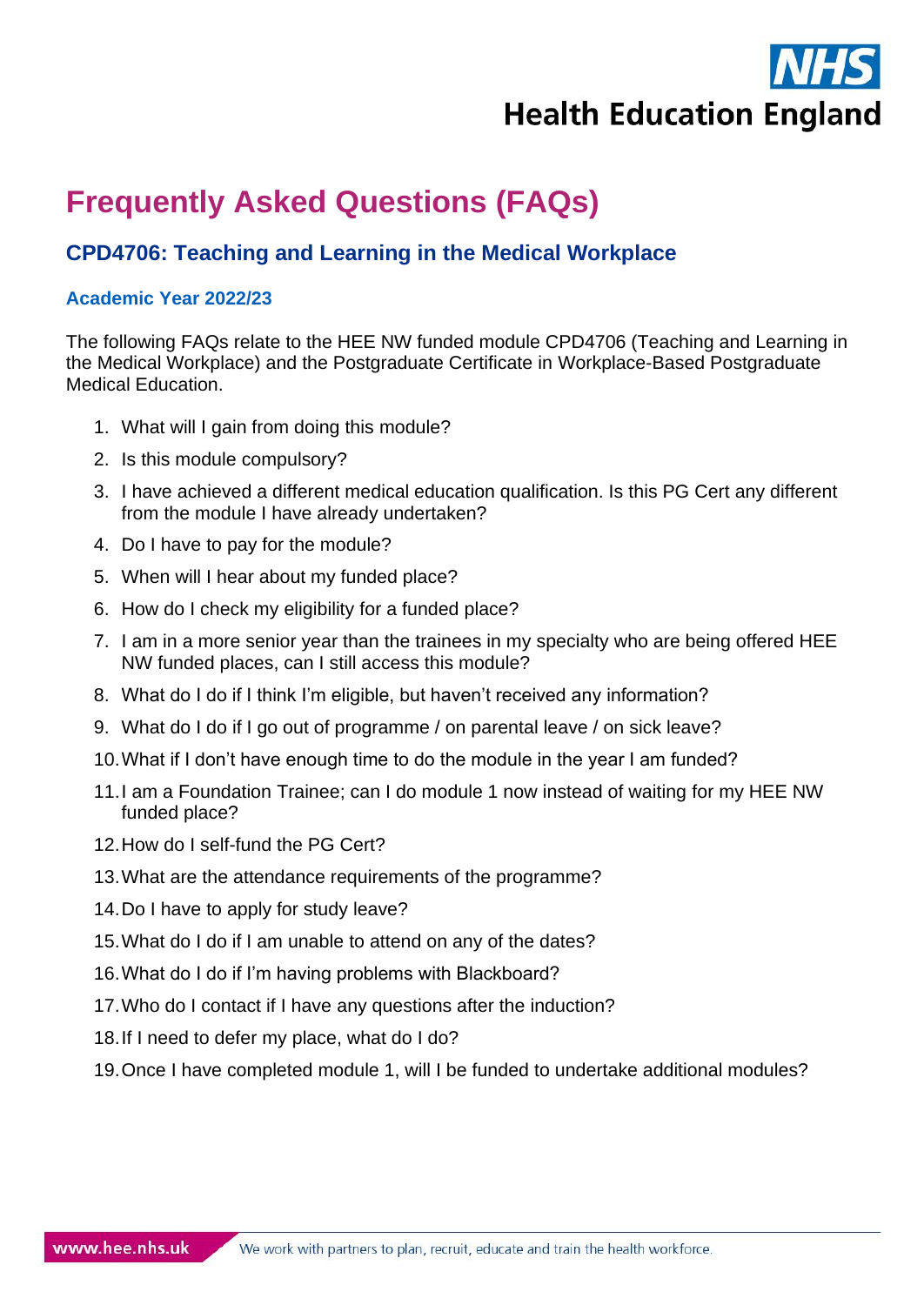# **1. What will I gain from doing this module?**

The PG Cert in Workplace-Based Postgraduate Medical Education has been developed to meet the GMC's standards for the recognition of clinical and educational supervisors. Satisfactory completion of CPD4706 Teaching and Learning in the Medical Workplace (Module 1) will provide evidence in domains 1 to 4 for Clinical Supervisors. A further module, CPD4707 Supporting the Postgraduate Learner in the Medical Workplace, will provide evidence in domains 5 and 6 for Educational Supervisors. Further information on the GMC standards including links to key documents can be found at: [https://www.nwpgmd.nhs.uk/educator](https://www.nwpgmd.nhs.uk/educator-development/standards-guidance)[development/standards-guidance.](https://www.nwpgmd.nhs.uk/educator-development/standards-guidance)

To complete the PG Cert, you will study one further 20-credit option module in addition to CPD4706 and CPD4707. You can choose from a range of option modules, including HEA4117 Medical Leadership. Successful completion of all three modules will lead to the award of Postgraduate Certificate in Workplace-Based Postgraduate Medical Education (60 Masterslevel credits) from Edge Hill University. More details about the course and option module choices can be found here: [https://www.edgehill.ac.uk/courses/workplace-based-postgraduate](https://www.edgehill.ac.uk/courses/workplace-based-postgraduate-medical-education/)[medical-education/.](https://www.edgehill.ac.uk/courses/workplace-based-postgraduate-medical-education/)

# **2. Is this module compulsory?**

CPD4706 (module 1) is not compulsory but has been specifically designed to address the most recent developments in workplace-based teaching and assessment. All curricula include the requirement to demonstrate the knowledge, skills and attributes of a good teacher and this course should allow you to do this. CPD4706 has been developed to meet the standards for clinical supervision as laid out by the GMC (see Q1). We therefore highly recommend this module to potential students.

#### **3. I have achieved a different medical education qualification. Is this PG Cert any different from the module I have already undertaken?**

The PG Cert has been specifically developed to address the most recent developments in workplace-based medical teaching and assessment. The content of CPD4706 and CPD4707 have been mapped against the GMC's standards for the recognition of clinical and educational supervisors with the full PG Cert award externally accredited by the Academy of Medical Educators and Advance HE.

Other programmes may also provide similar training however, HEE NW is not able to comment on the specific content of them. We would advise you to map the content of your previous course to the GMC standards [\(https://www.nwpgmd.nhs.uk/educator-development/standards](https://www.nwpgmd.nhs.uk/educator-development/standards-guidance)[guidance\)](https://www.nwpgmd.nhs.uk/educator-development/standards-guidance) to ensure you can demonstrate evidence against the relevant standards.

# **4. Do I have to pay for the module?**

Each year HEE NW funds one group of medical hospital-based higher specialty trainees through CPD4706 (module 1 of the PG Cert). To find out the eligible year for funding for your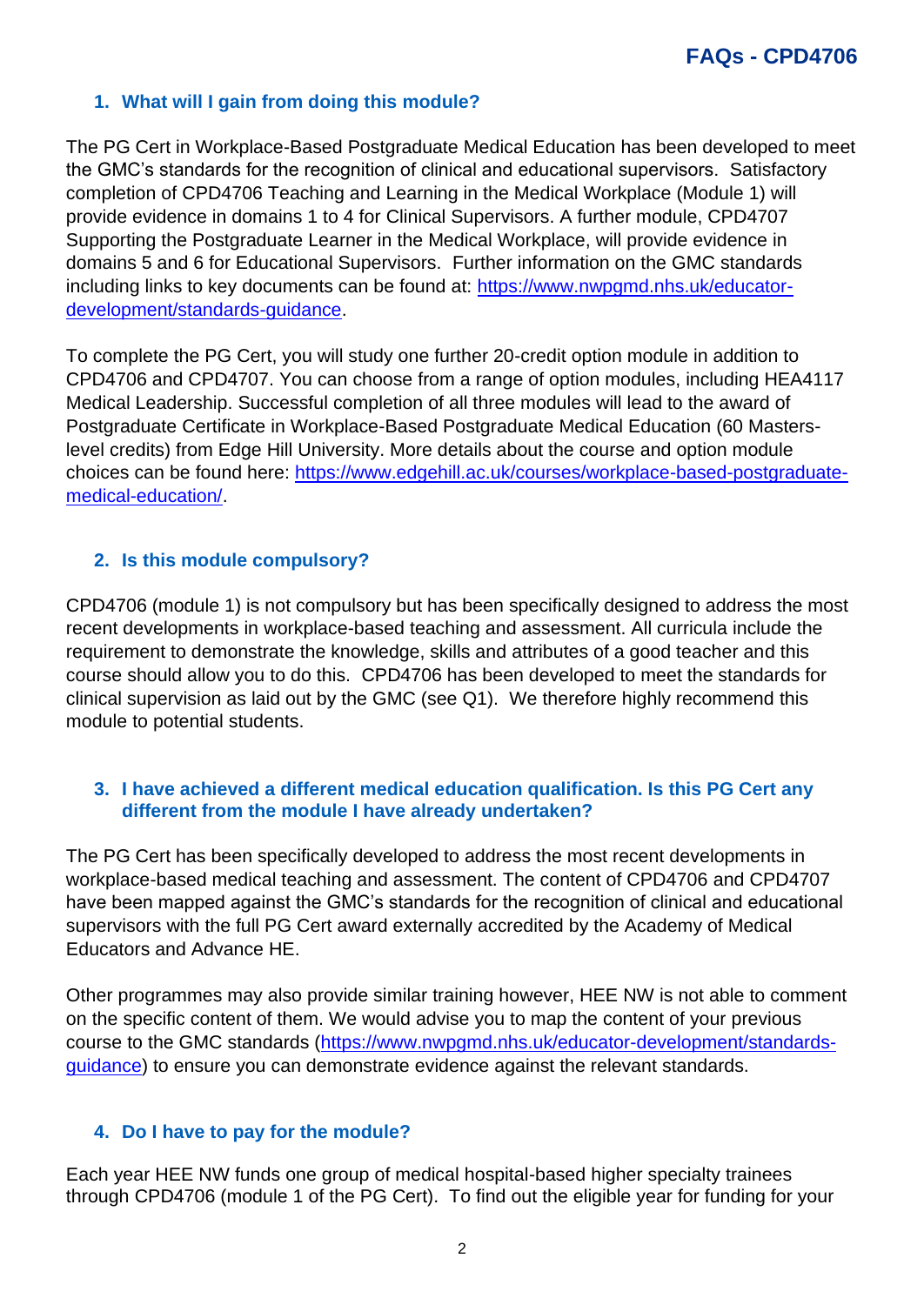specialty, please see the [HEE Funded Places Specialty Year Group List.](https://nwpgmd.nhs.uk/sites/default/files/Specialty%20Year%20Group%20List%202022-23%20FINAL.pdf)

If you are not eligible for a funded place you have the option to self-fund, see question 12 for details.

#### **5. When will I hear about my funded place?**

If you are in your eligible year group for funding, you can expect to be contacted by Edge Hill University (EHU) in the summer, usually from mid-June and no later than the end of July. If you think that you are eligible but have not received a communication from EHU please contact: [AskMedSchool@edgehill.ac.uk](mailto:AskMedSchool@edgehill.ac.uk)

#### **6. How do I check my eligibility for a funded place?**

To be eligible for a HEE NW funded place you must be a trainee in the North West and in your TPD specified year group from September (i.e., an Anaesthetics trainee must be in ST5 in September 2022 to receive a place in the 2022/23 academic year). For a list of eligible specialty year groups please see the [HEE Funded Place Specialty Year Group List.](https://nwpgmd.nhs.uk/sites/default/files/Specialty%20Year%20Group%20List%202022-23%20FINAL.pdf)

#### **7. I am in a more senior year than the trainees in my specialty who are being offered HEE NW funded places, can I still access this module?**

If you are in a more senior year than your colleagues who are being allocated a funded place, there is a chance that you should have been offered a place in a previous academic year. Please email the Learner Support and Faculty Development Team at: [facultydevelopment.nw@hee.nhs.uk](mailto:facultydevelopment.nw@hee.nhs.uk) stating your name, specialty, ST year and the date you entered your eligible year.

To find out your specialty's eligible year please check the [HEE Funded Place Specialty Year](https://nwpgmd.nhs.uk/sites/default/files/Specialty%20Year%20Group%20List%202022-23%20FINAL.pdf)  [Group List.](https://nwpgmd.nhs.uk/sites/default/files/Specialty%20Year%20Group%20List%202022-23%20FINAL.pdf)

#### **8. What do I do if I think I'm eligible, but I haven't received any information?**

If you think you are eligible to receive a funded place but have not received an email from Edge Hill University, please email: **[AskMedSchool@edgehill.ac.uk.](mailto:AskMedSchool@edgehill.ac.uk)** 

#### **9. What do I do if I go out of programme / on maternity leave / on sick leave?**

Trainees who are out of programme (parental leave, sick leave, career break, OOPR etc.) are not eligible to apply for a HEE NW funded place. If you will be in the eligible year group, but fall into one of these categories, please contact: [facultydevelopment.nw@hee.nhs.uk.](mailto:facultydevelopment.nw@hee.nhs.uk)

Trainees eligible for a HEE NW funded place must inform: [facultydevelopment.nw@hee.nhs.uk](mailto:facultydevelopment.nw@hee.nhs.uk) as soon as possible, should their circumstances change.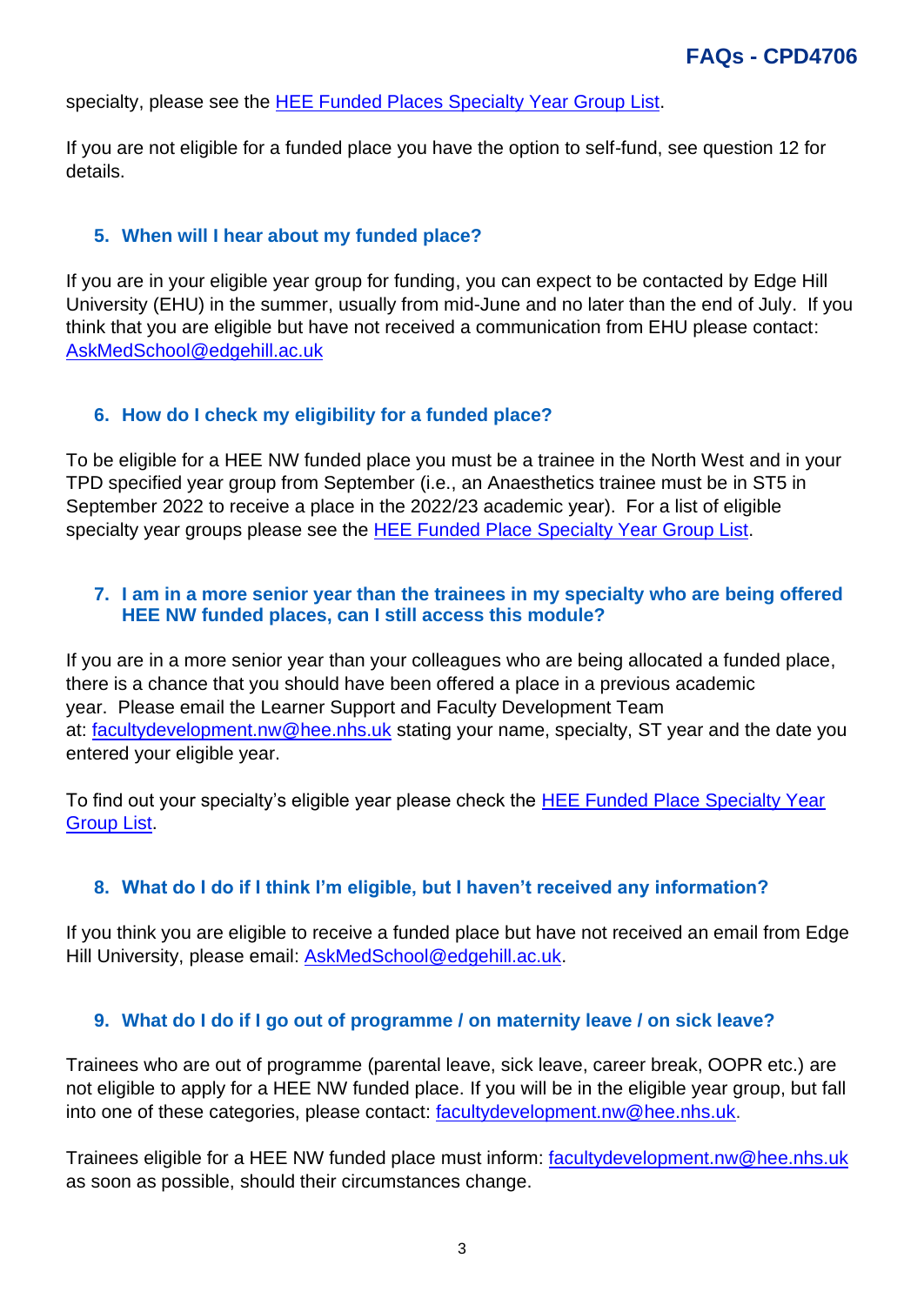If you are currently out of programme but will be in the eligible year group when you return to your training programme you will be contacted when registration commences.

#### **10.What if I don't have enough time to do the module in the year I am funded?**

Unfortunately, HEE NW is only able to fund you through CPD4706 when you are in the TPD specified year group. There are certain circumstances where your place can be moved to a future cohort e.g., maternity leave, extended sick leave, out of programme, career break. However, other than these circumstances, if you choose not to undertake CPD4706 at the time you are allocated a funded place then your option will be to self-fund at a time suitable for you.

#### **11.I am a Foundation Trainee; can I do module 1 now instead of waiting for my HEE NW funded place?**

If you do not want to wait until you are eligible to receive a HEE NW funded place, you can choose to self-fund the module on a stand-alone basis, however, HEE NW would advise you wait until the second half of your F2 year so you can gain enough teaching experience to fully engage with the programme. If you choose to self-fund, you will not be funded to do any further modules of the PG Cert by HEE NW.

You should be aware that you are not able to enrol on the full PG Cert in Workplace-Based Postgraduate Medical Education until you are in ST3 or higher as you will not meet the entry criteria set by Edge Hill University. If you wish to complete a full PG Cert in clinical education, you can contact Edge Hill University at: [AskMedSchool@edgehill.ac.uk](mailto:AskMedSchool@edgehill.ac.uk) for further information about alternative PG Cert courses.

# **12.How do I self-fund the PG Cert?**

To self-fund on the PG Cert please refer to the [EHU website](https://www.edgehill.ac.uk/courses/workplace-based-postgraduate-medical-education/) for details on how to apply, for information on the current module fees please go to: [https://www.edgehill.ac.uk/courses/workplace-based-postgraduate-medical](https://protect-eu.mimecast.com/s/ySPBC9DP6szPm5rfo3pvK?domain=edgehill.ac.uk/)[education/tab/finance/.](https://protect-eu.mimecast.com/s/ySPBC9DP6szPm5rfo3pvK?domain=edgehill.ac.uk/)

If you are interested in completing the full Postgraduate Certificate but think you already have the relevant experience or qualifications that completing CPD4706 would give you, there is an option to apply for Recognition of Prior (Experiential) Learning (RP(E)L) to be awarded equivalent credits. Please contact Edge Hill University at: [AskMedSchool@edgehill.ac.uk](mailto:AskMedSchool@edgehill.ac.uk) for further information about eligibility and the application process.

#### **13.What are the attendance requirements of the programme?**

This module is delivered through a blend of on-line learning and four workshop sessions. At the time of applying, you are offered a choice of dates for each session; some sessions will be delivered on campus, with others offered as synchronous online sessions. There will be some